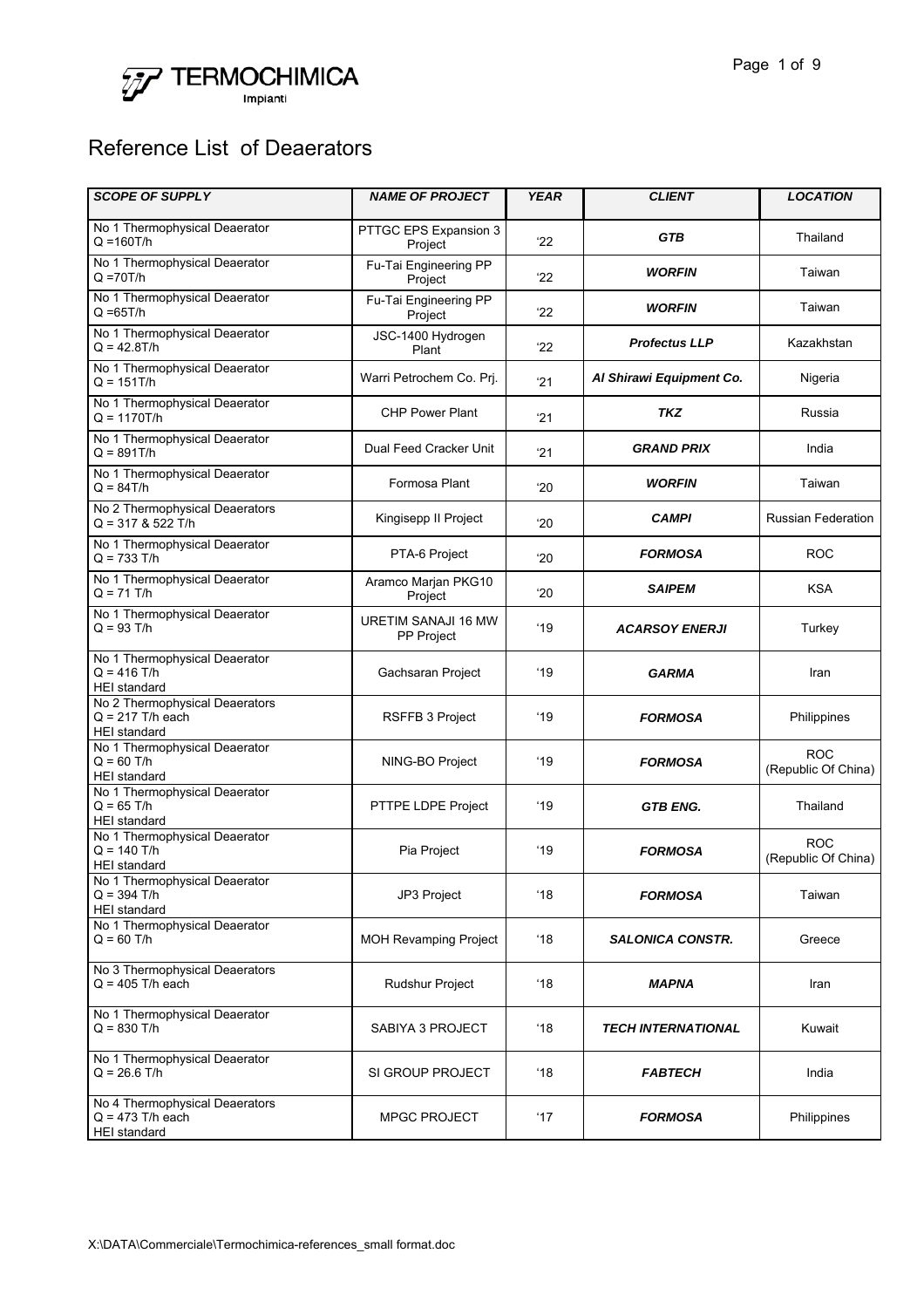

| <b>SCOPE OF SUPPLY</b>                                                        | <b>NAME OF PROJECT</b>                                      | <b>YEAR</b>    | <b>CLIENT</b>             | <b>LOCATION</b>                   |
|-------------------------------------------------------------------------------|-------------------------------------------------------------|----------------|---------------------------|-----------------------------------|
| No 1 Thermophysical Deaerator<br>$Q = 417$ T/h                                | <b>ENKA TURBINE</b><br><b>REPLACEMENT</b><br><b>PROJECT</b> | 17'            | <b>GSD</b>                | Turkey                            |
| No 1 Thermophysical Deaerator<br>$Q = 156$ T/h                                | Gazprom Combined Oil<br><b>Refining Unit</b>                | 16             | <b>NATEK</b>              | <b>Russian Federation</b>         |
| No 1 Thermophysical Deaerator<br>$Q = 586$ T/h                                | NING-BO Project                                             | $^{\circ}16$   | <b>FORMOSA</b>            | <b>ROC</b><br>(Republic Of China) |
| No 1 Thermophysical Deaerator<br>$Q = 92$ T/h                                 | <b>G2 GREEN REFINERY</b><br><b>PROJECT</b>                  | 16             | <b>AIR COM</b>            | Italy                             |
| No 1 Thermophysical Deaerator<br>$Q = 590$ T/h                                | <b>FORMOSA PLASTICS</b>                                     | 16             | <b>FORMOSA</b>            | <b>USA</b>                        |
| No 1 Thermophysical Deaerator<br>$Q = 430$ T/h                                | KNPC GAS TRAIN GT-5<br><b>PROJECT</b>                       | 16             | <b>TECH INTERNATIONAL</b> | Kuwait                            |
| No 1 Thermophysical Deaerator<br>$Q = 15$ T/h                                 | <b>TAIWAN POWER PLANT</b>                                   | 16             | <b>WORFIN</b>             | Taiwan                            |
| No 2 Thermophysical Deaerators<br>$Q = 510.5$ T/h each<br><b>HEI</b> standard | <b>ASC</b><br>POWER PLANT<br><b>PROJECT</b>                 | $^{\circ}16$   | <b>FORMOSA</b>            | Taiwan                            |
| No 1 Thermophysical Deaerator<br>$Q = 73.5$ T/h                               | KAYALI COMBINED<br>POWER PLANT                              | $^{\prime}15$  | <b>GSD</b>                | Turkey                            |
| No 1 Thermophysical Deaerator<br>$Q = 377$ T/h<br><b>HEI</b> standard         | NPC TXEG-2<br><b>Texas Project</b>                          | $^{\prime}15$  | <b>FORMOSA</b>            | <b>USA</b>                        |
| No 3 Thermophysical Deaerators<br>$Q = 534$ T/h each<br><b>HEI</b> standard   | <b>END PLATE</b><br>HP #1-3 PROJECT                         | '15            | <b>FORMOSA</b>            | Taiwan                            |
| No 1 Thermophysical Deaerator<br>$Q = 581$ T/h<br><b>HEI</b> standard         | PEDC-3<br><b>PROJECT</b>                                    | 14             | <b>FORMOSA</b>            | Philippines                       |
| No 1 Thermophysical Deaerator<br>$Q = 550$ T/h<br><b>HEI</b> standard         | FCFC-VN3<br><b>PROJECT</b>                                  | 14             | <b>FORMOSA</b>            | Vietnam                           |
| No 1 Thermophysical Deaerator<br>$Q = 383.5$ T/h<br>HEI standard              | <b>HA TINH</b><br><b>PROJECT</b>                            | '13            | <b>FORMOSA</b>            | Vietnam                           |
| No 1 Thermophysical Deaerator<br>$Q = 205.8$ T/h                              | <b>APEC</b><br><b>PROJECT</b>                               | $^{\circ}13$   | <b>FORMOSA</b>            | Philippines                       |
| No 1 Thermophysical Deaerator<br>$Q = 127$ T/h                                | <b>RABIGH II</b><br>ARAMCO PROJECT                          | $^{\circ}13$   | GS                        | Saudi Arabia                      |
| No 1 Thermophysical Deaerator<br>$Q = 454$ T/h<br><b>HEI</b> standard         | SOUSSE D PROJECT                                            | $^{\circ}13$   | <b>CMI</b>                | Tunisia                           |
| No 1 Thermophysical Deaerator<br>$Q = 15$ T/h                                 | ARKEMA-LYCHEE<br><b>PROJECT</b>                             | $^{\circ}13$   | <b>FOSTER WHEELER</b>     | Malaysia                          |
| No 1 Thermophysical Deaerator (Condenser)<br>$Q = 334.6$ T//h                 | ETILENO XXI PROJECT<br><b>BRASKEM IDESA SAPI</b>            | $^{\prime}$ 12 | <b>TECHNIP Italy</b>      | Mexico                            |
| No 1 Thermophysical Deaerator<br>$Q = 40$ T/h                                 | TAN BURRUP PROJECT                                          | 12             | <b>TECNICAS REUNIDAS</b>  | Australia                         |
| No 2 Thermophysical Deaerators<br>$Q = 173.5$ T/h each<br><b>HEI</b> standard | <b>TEMEX PROJECT</b>                                        | ʻ12            | <b>FOSTER WHEELER</b>     | Mexico                            |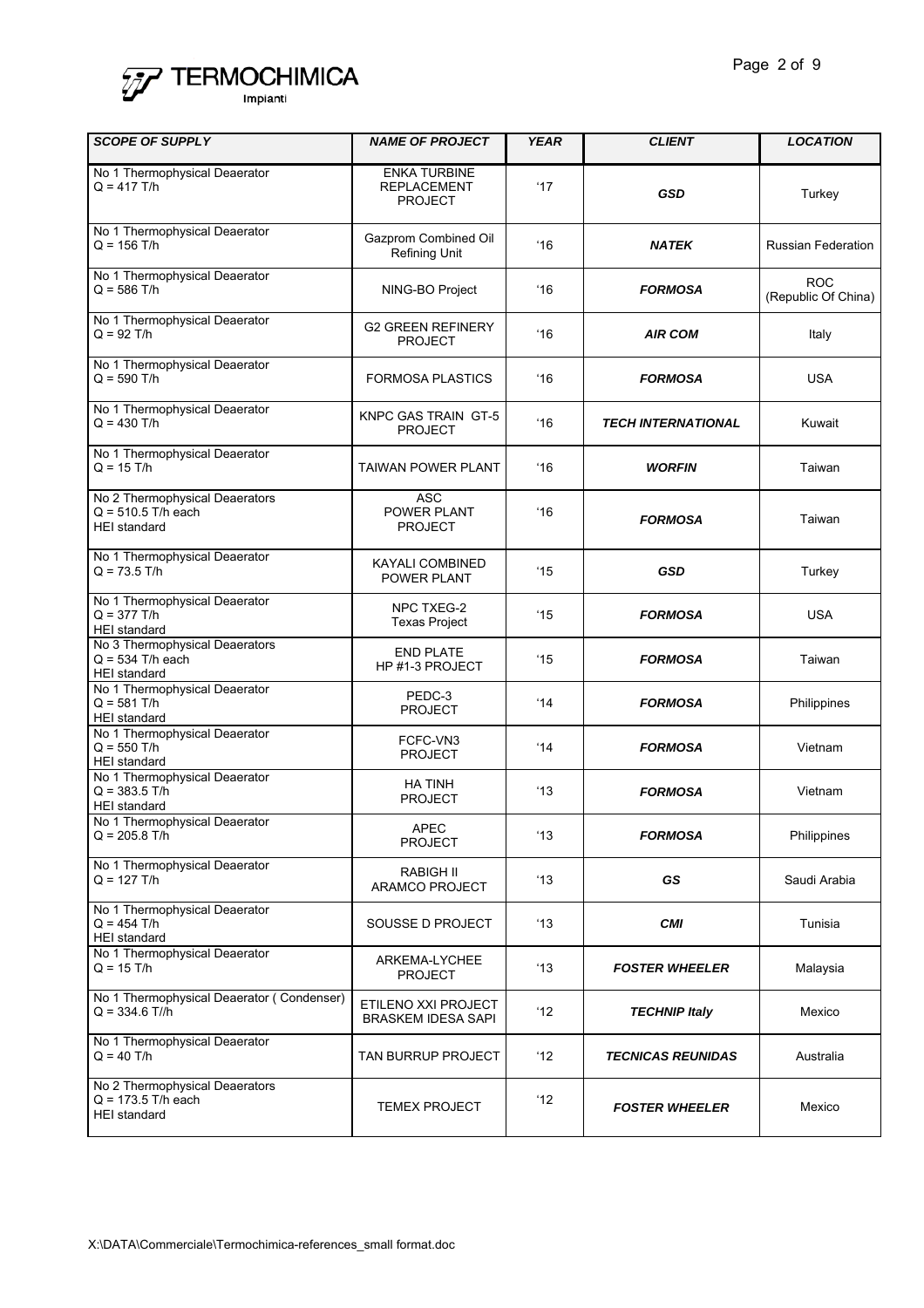

| <b>SCOPE OF SUPPLY</b>                                                        | <b>NAME OF PROJECT</b>                                                  | <b>YEAR</b>    | <b>CLIENT</b>                                      | <b>LOCATION</b>           |
|-------------------------------------------------------------------------------|-------------------------------------------------------------------------|----------------|----------------------------------------------------|---------------------------|
| No 1 Thermophysical Deaerator<br>$Q = 1320$ T/h                               | ETILENO XXI PROJECT<br><b>BRASKEM IDESA SAPI</b>                        | '12            | <b>TECHNIP Italy</b>                               | Mexico                    |
| No 1 Thermophysical Deaerator<br>$Q = 420$ T/h                                | <b>ENEL OGK-5 PROJECT</b>                                               | 12             | <b>NOOTER ERIKSEN</b>                              | <b>Russian Federation</b> |
| No 2 Thermophysical Deaerators<br>$Q = 37$ & 416 T/h                          | <b>LUKOIL NEFTOCHIM</b><br><b>BURGAS PROJECT</b>                        | 12'            | <b>TECHNIP Italy</b>                               | <b>Bulgaria</b>           |
| No 1 Thermophysical Deaerator<br>$Q = 135.8$ T/h<br><b>HEI</b> standard       | <b>IMOURAREN URANIUM</b><br><b>PROJECT</b>                              | 12'            | <b>TECHNIP France / AREVA</b>                      | Niger                     |
| No 1 Thermophysical Deaerator<br>$Q = 500$ T/h<br><b>HEI</b> standard         | <b>MPX UTE PARNAIBA</b><br><b>GAS POWER PLANT -</b><br>PHASE 2          | $^{\prime}$ 12 | <b>INITEC ENERGIA</b>                              | Brazil                    |
| No 3 Thermophysical Deaerators<br>$Q = 326$ T/h each                          | <b>SHELL</b><br><b>FLNG PROJECT</b>                                     | '11            | TSC - TECHNIP France/<br><b>SAMSUNG CONSORTIUM</b> | Australia                 |
| No 3 Thermophysical Deaerators<br>$Q = 515$ T/h each                          | <b>RASGAS BARZAN</b><br><b>ONSHORE PROJECT</b>                          | '11            | JGC                                                | Qatar                     |
| No 3 Thermophysical Deaerators<br>$Q = 266$ T/h each<br><b>HEI</b> standard   | <b>QURAYYAH POWER</b><br><b>PLANT</b>                                   | '11            | <b>CMI</b>                                         | Saudi Arabia              |
| No 1 Thermophysical Deaerator<br>$Q = 458$ T/h                                | <b>SOLAR THERMAL</b><br>POWER PLANT 100 MW<br><b>SHAMS 1 PROJECT</b>    | '11            | <b>TECH INTERNATIONAL</b>                          | <b>UAE</b>                |
| No 1 Thermophysical Deaerator<br>$Q = 454$ T/h<br><b>HEI</b> standard         | SOUSSE PROJECT                                                          | '11            | <b>CMI</b>                                         | Tunisia                   |
| No 1 Thermophysical Deaerator<br>$Q = 285$ T/h                                | JIFCO 4500 MTPD<br>SULPHURIC ACID PLANT<br>-ESHIDIYA                    | '11            | <b>SNC LAVALIN</b>                                 | Jordan                    |
| No 1 Thermophysical Deaerator<br>$Q = 7.8$ T/h<br><b>HEI</b> standard         | <b>CPC TALIN PROJECT</b>                                                | $10^{\circ}$   | <b>CTCI</b>                                        | Taiwan                    |
| No 1 Thermophysical Deaerator<br>$Q = 376$ T/h                                | PMP - PLATEAU<br><b>MAINTENANCE</b><br><b>PROJECT</b>                   | $^{\circ}10$   | <b>TECHNIP France</b>                              | Qatar                     |
| No 1 Thermophysical Deaerator<br>$Q = 93$ T/h                                 | <b>MOH - NEW GAS</b><br><b>TURBINE GENERATOR</b><br><b>GT-S PROJECT</b> | $10^{\circ}$   | <b>TECHNIPETROL HELLAS</b>                         | Greece                    |
| No 2 Thermophysical Deaerators<br>$Q = 712$ T/h each                          | <b>CARTAGENA REFINERY</b><br><b>EXPANSION PROJECT</b>                   | $10^{\circ}$   | CB&I                                               | Colombia                  |
| No 3 Thermophysical Deaerators<br>$Q = 380$ T/h each                          | GASCO-RUWAIS 4TH<br><b>NGL TRAIN PROJECT</b>                            | $^{\circ}10$   | <b>PETROFAC/GSJV</b>                               | <b>UAE</b>                |
| No 1 Thermophysical Deaerator<br>$Q = 30$ T/h                                 | <b>BIOMASS POWER</b><br><b>PLANT</b>                                    | $^{\circ}10$   | <b>BIOMASS POWER LTD</b>                           | Italy                     |
| No 2 Thermophysical Deaerators<br>$Q = 477$ T/h,<br><b>HEI</b> standard       | 2X 120 MW<br>RIO TURBIO POWER<br><b>PLANT</b>                           | $^{\circ}10$   | <b>ISOLUX</b>                                      | Patagonia -<br>Argentina  |
| No 1 Thermophysical Deaerator<br>$Q = 370$ T/h<br><b>HEI</b> standard         | YAJVA POWER PLANT                                                       | 09'            | <b>CMI</b>                                         | <b>Russian Federation</b> |
| No 1 Thermophysical Deaerator<br>$Q = 213$ T/h                                | <b>SINES REFINERY</b><br><b>CONVERSION</b><br><b>PROJECT</b>            | 09'            | <b>TECNICAS REUNIDAS</b>                           | Portugal                  |
| No 1 Thermophysical Deaerator<br>$Q = 226$ T/h                                | Sulfuric Acid Unit<br><b>TIFERT PROJECT</b>                             | 09'            | <b>TECHNIP France</b>                              | Tunisia                   |
| No 3 Thermophysical Deaerators<br>$Q = 1240$ T/h each,<br><b>HEI</b> standard | 360 MW Coal Fired<br><b>Power Plants</b><br>PECEM & ITAQUI              | 09'            | <b>WALTER TOSTO</b>                                | Brazil                    |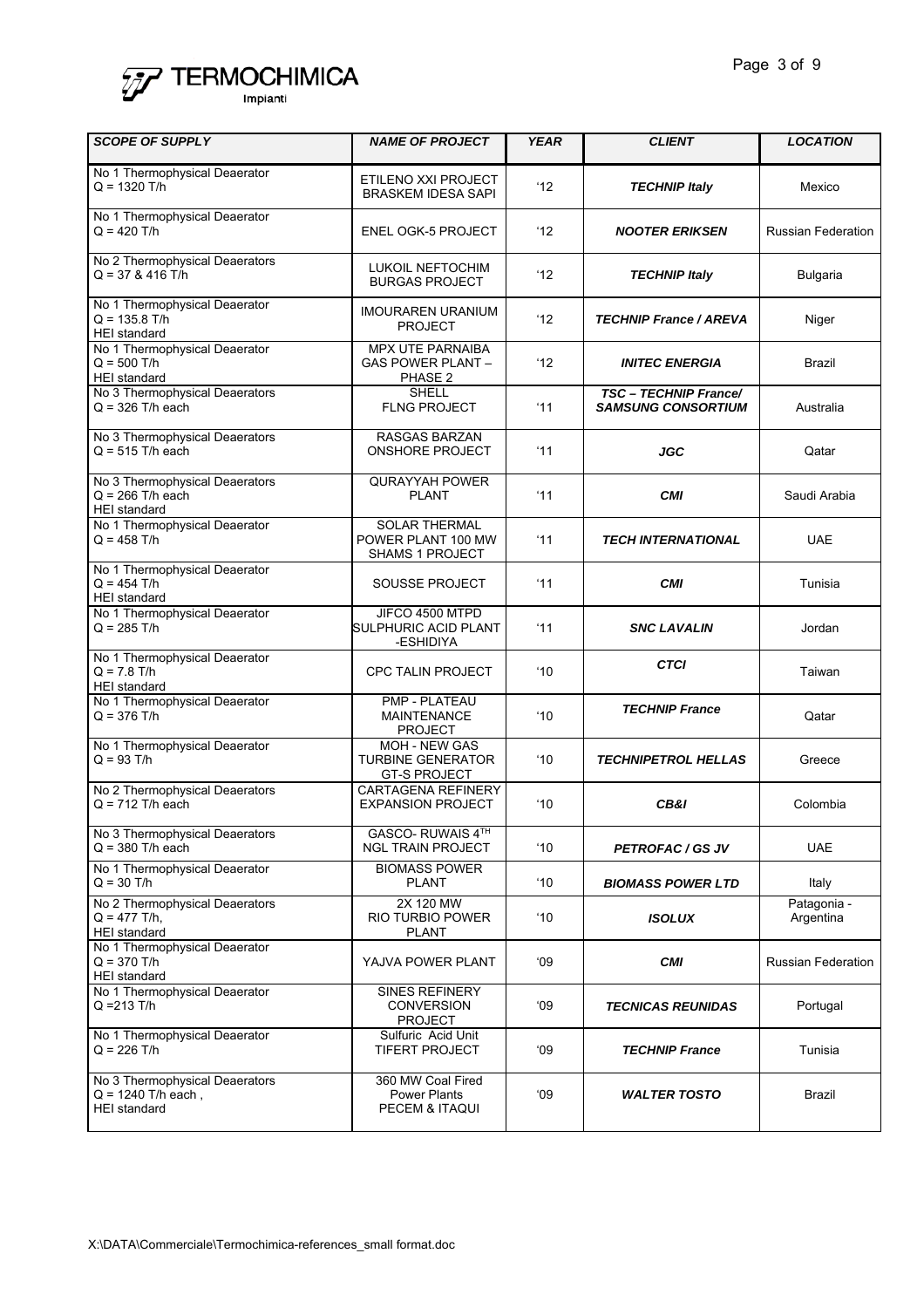

| <b>SCOPE OF SUPPLY</b>                                                       | <b>NAME OF PROJECT</b>                                       | <b>YEAR</b> | <b>CLIENT</b>                                | <b>LOCATION</b>           |
|------------------------------------------------------------------------------|--------------------------------------------------------------|-------------|----------------------------------------------|---------------------------|
| No 1 Thermophysical Deaerator<br>$Q = 407$ T/h,<br><b>HEI</b> standard       | 430 MW Combined<br>Power Plant<br><b>DUNAMENTI</b>           | 09          | <b>CMI</b>                                   | Hungary                   |
| No 1 Thermophysical Deaerator<br>$Q = 474$ T/h,<br><b>HEI</b> standard       | 430 MW Combined<br>Power Plant<br><b>BLENOD</b>              | 09'         | <b>CMI</b>                                   | France                    |
| No 1 Thermophysical Deaerator<br>$Q = 1360$ T/h                              | Saudi Aramco<br>Khursaniyah Plant                            | 09          | <b>MISA</b>                                  | Saudi Arabia              |
| No 1 Thermophysical Deaerator<br>$Q = 400$ T/h<br><b>HEI standard</b>        | Nevinnomysskaya<br>420 MW Power Plant                        | 09'         | <b>ENEL</b>                                  | <b>Russian Federation</b> |
| No 1 Thermophysical Deaerator<br>$Q = 400$ T/h                               | Ansaldo Energia<br><b>Bayet Plant</b>                        | 08'         | <b>NOOTER ERIKSEN</b>                        | France                    |
| No 1 Thermophysical Deaerator<br>$Q = 400$ T/h                               | Enel<br>Marcinelle Plant                                     | 08'         | <b>NOOTER ERIKSEN</b>                        | Belgium                   |
| No 1 Thermophysical Deaerator<br>$Q = 400$ T/h                               | Ansaldo Energia<br>S. Severo Plant                           | 08'         | <b>NOOTER ERIKSEN</b>                        | Italy                     |
| No 1 Thermophysical Deaerator<br>$Q = 400$ T/h                               | <b>ENEL</b><br>Livadia Plant                                 | ٬ο8         | <b>NOOTER ERIKSEN</b>                        | Greece                    |
| No 1 Thermophysical Deaerator<br>$Q = 400$ T/h                               | Edison<br><b>Thisvi Plant</b>                                | ٬Ο8         | <b>NOOTER ERIKSEN</b>                        | Greece                    |
| No 1 Thermophysical Deaerator<br>$Q = 240$ T/h                               | <b>SRC REFINERY</b><br><b>PROJECT</b>                        | '08         | <b>SRC</b>                                   | Singapore                 |
| No 2 Thermophysical Deaerators<br>$Q = 409$ T/h each<br><b>HEI</b> standard  | KONIAMBO NICKEL<br><b>PROJECT</b>                            | 08'         | <b>HATCH -TECHNIP Malaysia</b><br>JV         | New Caledonia             |
| No 1 Thermophysical Deaerator<br>$Q = 534$ T/h<br><b>HEI</b> standard        | ROPP PROJECT PT<br>PERTAMINA                                 | 08'         | <b>PT REKAYASA</b>                           | Indonesia                 |
| No 2 Thermophysical Deaerators<br>$Q = 402$ T/h each                         | QAFCO 5 PROJECT                                              | ٬ο8         | <b>SAIPEM / SNAMPROGETTI</b>                 | Qatar                     |
| No 1 Thermophysical Deaerator<br>$Q = 277.8$ T/h                             | QAFCO 5 PROJECT                                              | '08         | <b>SAIPEM / SNAMPROGETTI</b>                 | Qatar                     |
| No 1 Thermophysical Deaerator<br>$Q = 3.63$ T/h                              | QAFCO 5 PROJECT                                              | '08         | <b>SAIPEM / SNAMPROGETTI</b>                 | Qatar                     |
| No 1 Thermophysical Deaerator<br>$Q = 90$ T/h                                | INA RIJEKA REFINERY<br><b>PROJECT</b>                        | 08'         | CB&I                                         | Croatia                   |
| No 1 Thermophysical Deaerator<br>$Q = 300$ T/h<br><b>HEI</b> standard        | <b>GRUPA LOTOS</b><br>Program 10+ U&O                        | '08         | <b>FLUOR</b>                                 | Poland                    |
| No 1 Thermophysical Deaerator<br>$Q = 1.23$ T/h                              | Qatargas Common Sulfur<br><b>Project Plant</b>               | 08'         | WGI<br><b>Washington Group International</b> | Qatar                     |
| No 2 Thermophysical Deaerators<br>$Q = 82.5$ T/h each<br><b>HEI</b> standard | PTT Utility Co.<br>CUP III Plant                             | 08'         | <b>CTCI</b><br>Corporation                   | Thailand                  |
| No 1 Thermophysical Deaerator<br>$Q = 65$ T/h                                | <b>PTTPE</b><br><b>LDPE Plant Project</b>                    | 08'         | <b>TOYO</b>                                  | Thailand                  |
| No 5 Thermophysical Deaerators<br>$Q = 300$ T/h each                         | <b>ISKENDERUN Demir Ve</b><br>Celik<br><b>AS Steel Plant</b> | 08          | <b>ISDEMIR</b>                               | Turkey                    |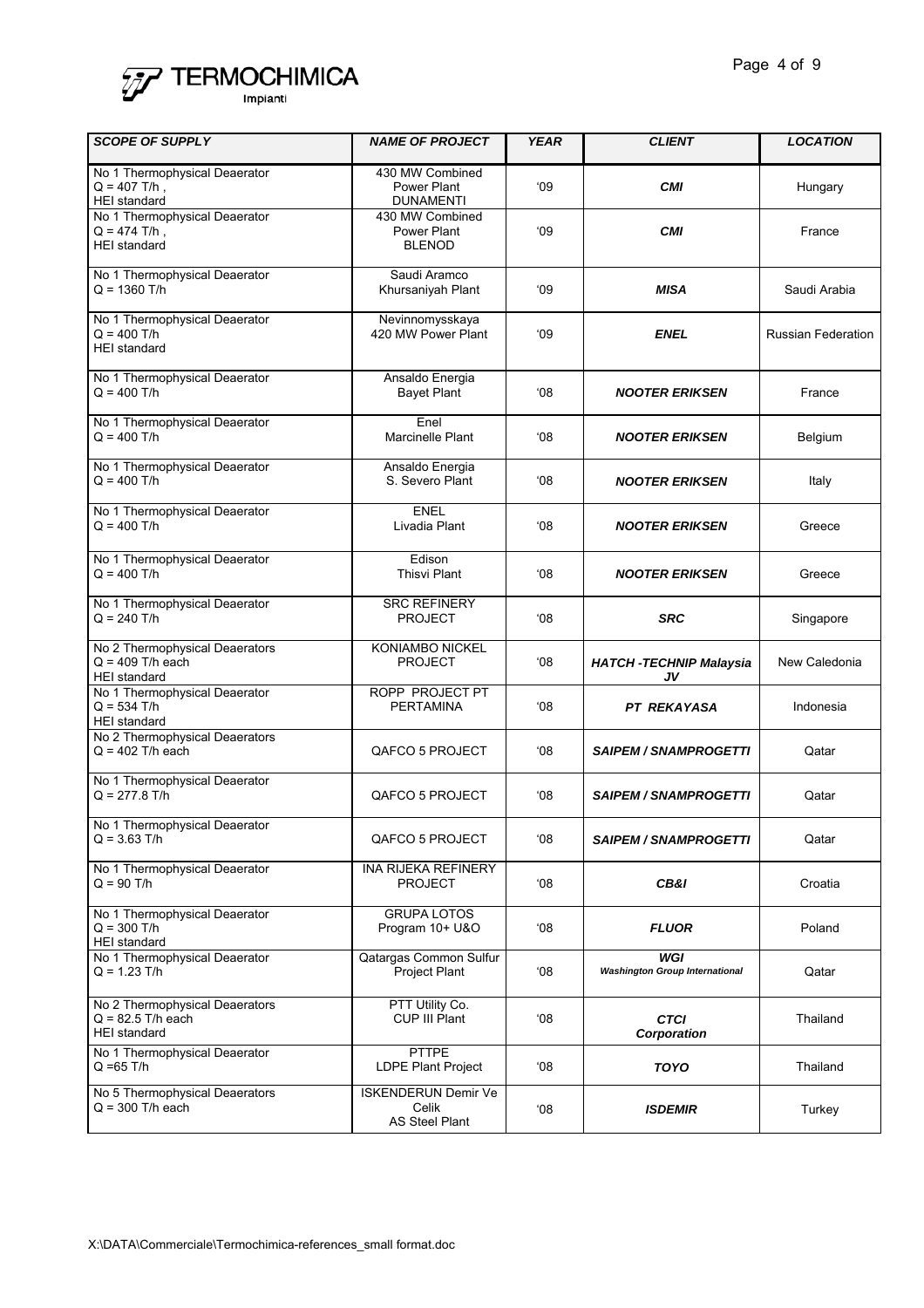

| <b>SCOPE OF SUPPLY</b>                                                          | <b>NAME OF PROJECT</b>                                      | <b>YEAR</b>  | <b>CLIENT</b>                                | <b>LOCATION</b> |
|---------------------------------------------------------------------------------|-------------------------------------------------------------|--------------|----------------------------------------------|-----------------|
| No 1 Thermophysical Deaerator<br>$Q = 380$ T/h                                  | ANZOATEGUI<br>VENEZUELA<br><b>PLANT</b>                     | 08'          | <b>SUPERMETANOL</b>                          | Venezuela       |
| No 2 Thermophysical Deaerators<br>$Q = 431$ T/h each                            | PULAU SERAYA<br><b>SIEMENS POWER</b><br><b>PLANT</b>        | $08^{\circ}$ | <b>SIEMENS</b>                               | Singapore       |
| No 1 Thermophysical Deaerator<br>$Q = 61$ T/h                                   | 60 MW<br><b>NUH ENERJI PLANT</b><br><b>IZMIT</b>            | $08^{\circ}$ | WCI                                          | Turkey          |
| No 1 Thermophysical Deaerator<br>$Q = 130$ T/h                                  | <b>VLORE COMBINED</b><br><b>CYCLE POWER PLANT</b>           | $08^{\circ}$ | <b>NOOTER ERIKSEN</b>                        | Albania         |
| No 3 Thermophysical Deaerators<br>$Q = 220$ T/h & 240 T/h                       | PTT Utility Co.<br>CUP III Plant                            | $^{\circ}07$ | <b>CTCI</b>                                  | Thailand        |
| No 1 Thermophysical Deaerator<br>$Q = 850$ T/h<br><b>HEI</b> standard           | El Kureimat III<br>750 MW Combined Cycle<br>Project         | $^{\circ}07$ | <b>INITEC ENERGIA</b>                        | Egypt           |
| No 1 Thermophysical Deaerator<br>$Q = 570$ T/h                                  | ENGRO ENVEN 1.3-<br>DAHARKI SITE EXP. PRJ.                  | '07          | <b>SAIPEM / SNAMPROGETTI</b>                 | Pakistan        |
| No 2 Thermophysical Deaerators<br>$Q = 214$ T/h each                            | PULAU SERAYA<br><b>SIEMENS</b><br><b>POWER PLANT</b>        | $^{\circ}07$ | <b>JEL</b>                                   | Singapore       |
| No 2 Thermophysical Deaerators<br>$Q = 1000$ T/h each<br><b>HEI</b> standard    | EL TEBBIN 800 MW<br><b>COMBINED CYCLE</b><br><b>PROJECT</b> | '07          | <b>WALTER TOSTO</b>                          | Egypt           |
| No 2 Thermophysical Deaerators<br>$Q = 1031$ T/h each<br><b>HEI</b> standard    | <b>RAS ABU FONTAS</b><br><b>PLANT</b>                       | '07          | <b>NOOTER ERIKSEN</b>                        | Qatar           |
| No 1 Thermophysical Deaerator<br>$Q = 150$ T/h                                  | SULPHURIC ACID<br><b>PLANT</b><br><b>MOA BAY</b>            | $^{\circ}07$ | <b>SNC LAVALIN</b>                           | Cuba            |
| No 1Thermophysical Deaerator<br>integrated type<br>$Q = 407$ T/h - HEI standard | <b>REPOWERING</b><br>AMERCOEUR 1                            | '07          | <b>CMI</b>                                   | Belgium         |
| No 1 Thermophysical Deaerator<br>$Q = 17.8$ T/h                                 | THERMAL OXIDIZER<br><b>UNIT Plant</b>                       | $^{\circ}07$ | <b>BATEMAN</b>                               | Israel          |
| No 1 Thermophysical Deaerator<br>$Q = 454$ T/h<br><b>HEI</b> standard           | PTT Utility Co.<br>CUP II Plant<br>(HRSG)                   | 06           | <b>GTB ENG.</b>                              | Thailand        |
| No 1 Thermophysical Deaerator<br>$Q = 62.8$ T/h<br><b>HEI</b> standard          | PTT Utility Co.<br>CUP II Plant<br>(Auxiliary)              | '06          | <b>GTB ENG.</b>                              | Thailand        |
| No 1 Thermophysical Deaerator<br>$Q = 690$ T/h<br><b>HEI</b> standard           | El Kureimat II 750 MW<br><b>Combined Cycle Project</b>      | 06'          | SKODA PRAHA                                  | Egypt           |
| No 1 Thermophysical Deaerator<br>$Q = 690$ T/h<br><b>HEI</b> standard           | New Talkha<br>750 MW Combined Cycle<br>Project              | 06'          | <b>SKODA PRAHA</b>                           | Egypt           |
| No 1 Thermophysical Deaerator<br>$Q = 31T/h$                                    | Qatargas Common Sulfur<br>ProjectPlant                      | 06'          | WGI<br><b>Washington Group International</b> | Qatar           |
| No 1 Thermophysical Deaerator<br>$Q = 46$ T/h                                   | <b>Hydrogen Production</b><br>Pavlodar PetroUnit            | '06          | <b>KOCH GLITSCH AS</b>                       | Kazakhstan      |
| No 1 Thermophysical Deaerator<br>$Q = 10.3$ T/h                                 | Hydrogen Production<br>Plant Pavlodar Petroch.              | 06'          | <b>KOCH GLITSCH AS</b>                       | Kazakhstan      |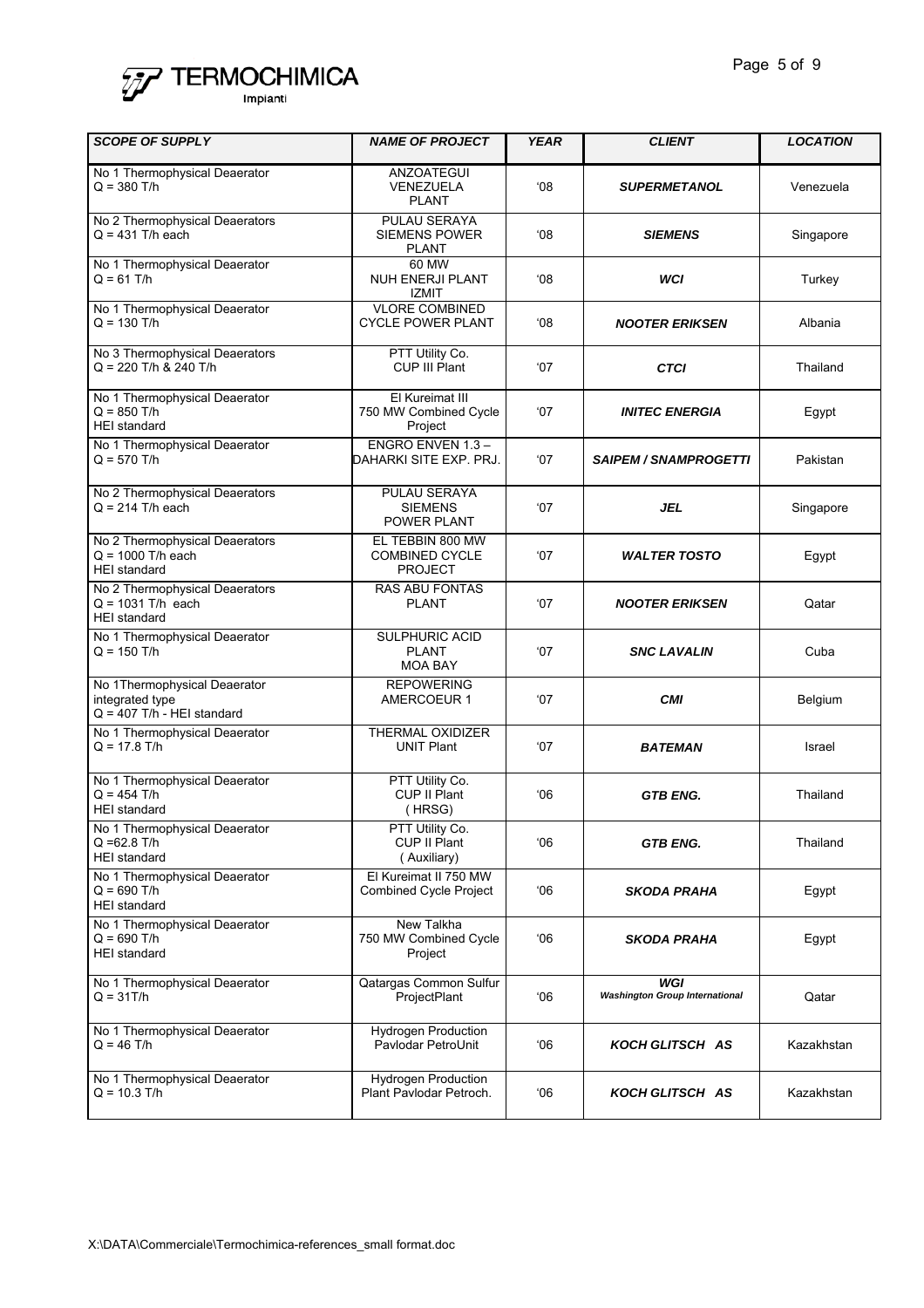

| <b>SCOPE OF SUPPLY</b>                                                           | <b>NAME OF PROJECT</b>                                       | <b>YEAR</b>   | <b>CLIENT</b>                              | <b>LOCATION</b>           |
|----------------------------------------------------------------------------------|--------------------------------------------------------------|---------------|--------------------------------------------|---------------------------|
| No 2 Thermophysical Deaerators<br>$Q = 696$ T/h each                             | Petrovietnam Dung Quat<br><b>Refinery Project</b>            | 06'           | <b>TECHNIP Malaysia</b><br>/ JGC / TR JV   | Vietnam                   |
| No 2 Thermophysical Deaerators<br>$Q = 400$ T/h each                             | Petrovietnam Dung Quat<br><b>Refinery Project</b>            | 06'           | <b>TECHNIP Malaysia</b><br>/ JGC / TR JV   | Vietnam                   |
| No 1 Thermophysical Deaerator<br>$Q = 156$ T/h                                   | Saudi Aramco Rabigh<br>PC2 Prj.-KSA                          | 06'           | <b>MITSUI</b>                              | Saudi Arabia              |
| No 1 Thermophysical Deaerators<br>$Q = 650$ T/h each-HEI standard                | AKG-2<br>Project                                             | 06'           | <b>CHIYODA</b><br><b>TECHNIP France JV</b> | Qatar                     |
| No 4 Thermophysical Deaerators<br>$Q = 650$ T/h each-HEI standard                | Rasgas<br><b>Expansion Prj.Plant</b>                         | 06'           | <b>CHIYODA</b><br><b>TECHNIP France JV</b> | Qatar                     |
| No 2 Thermophysical Deaerators<br>$Q = 900$ T/h each                             | Olefins 2<br>OL2K Project                                    | $^{\circ}05$  | <b>FLUOR BV</b>                            | Kuwait                    |
| No 1 Thermophysical Deaerator<br>$Q = 2200$ T/h                                  | Escravos<br><b>EGTL Offshore Project</b>                     | $^{\circ}05$  | <b>KBR</b><br><b>HALLIBURTON</b>           | Nigeria                   |
| No 2 Thermophysical Deaerators<br>$Q = 516$ T/h each                             | Tangguh<br><b>LNG Project</b>                                | $^{\circ}05$  | <b>JGC</b><br><b>KBR JV</b>                | Indonesia                 |
| No 6 Thermophysical Deaerators<br>$Q = 743$ T/h each                             | Qatargas III<br>Expansion Prj. Plant                         | $^{\circ}05$  | <b>CHIYODA</b><br><b>TECHNIP France JV</b> | Qatar                     |
| No 1 Thermophysical Deaerator<br>$Q = 130$ T/h                                   | <b>TCP</b><br>New CogenPlant                                 | $^{\circ}05$  | <b>GTB ENG.</b>                            | Thailand                  |
| No 5 Thermophysical Deaerators<br>$Q = 743$ T/h each-HEI standard                | Qatargas II<br>Expansion Prj.                                | $^{\circ}05$  | <b>CHIYODA</b><br><b>TECHNIP France JV</b> | Qatar                     |
| No 1 Thermophysical Deaerator<br>$Q = 500$ T/h-HEI standard                      | Aroma 3<br>Mai Liao<br>Plant                                 | $^{\circ}05$  | <b>FORMOSA CHEMICALS</b>                   | Taiwan                    |
| No 1 Thermophysical Deaerator<br>$Q = 50$ T/h                                    | <b>TPI Project</b>                                           | $^{\circ}$ 05 | <b>GTB ENG.</b>                            | Thailand                  |
| No 1 Thermophysical Deaerator<br>$Q = 31$ T/h<br><b>HEI</b> standard             | <b>WHRB UFA</b><br><b>NEFTECHIM</b>                          | 04'           | <b>FOSTER WHEELER</b><br><b>ITALIANA</b>   | <b>Russian Federation</b> |
| No 1 Thermophysical Deaerator<br>$Q = 45.6$ T/h<br><b>HEI</b> standard           | SAR II Mai Liao<br>Plant                                     | 04'           | <b>FORMOSA PLASTICS</b>                    | Taiwan                    |
| No 1 Thermophysical Deaerator<br>integrated type<br>$Q = 422.5$ T/h-HEI standard | Teverola Energia<br><b>HRSG</b><br>Plant                     | 04'           | <b>FOSTER WHEELER</b><br>ITALIANA          | Italy                     |
| No 1 Thermophysical Deaerator<br>$Q = 305$ T/h<br><b>HEI Standard</b>            | <b>ERG Petroli</b><br><b>ERGMED Project</b>                  | $^{\circ}04$  | <b>FOSTER WHEELER</b><br>ITALIANA          | Italy                     |
| No 2 Thermophysical Deaerators<br>integrated type<br>$Q = 447$ T/h               | Va Tech Elin<br><b>HRSG Termoli Plant</b>                    | $^{\circ}04$  | <b>NOOTER ERIKSEN</b>                      | Italy                     |
| No 1 Thermophysical Deaerator<br>$Q = 54.6$ T/h                                  | Saudi Aramco<br>Riyadh Project                               | 04'           | <b>TECHNIP Italy</b>                       | Saudi Arabia              |
| No 2 Thermophysical Deaerators<br>$Q = 450$ T/h each                             | <b>ISKENDERUN Demir Ve</b><br>Celik<br><b>AS Steel Plant</b> | 04'           | <b>ISDEMIR</b>                             | Turkey                    |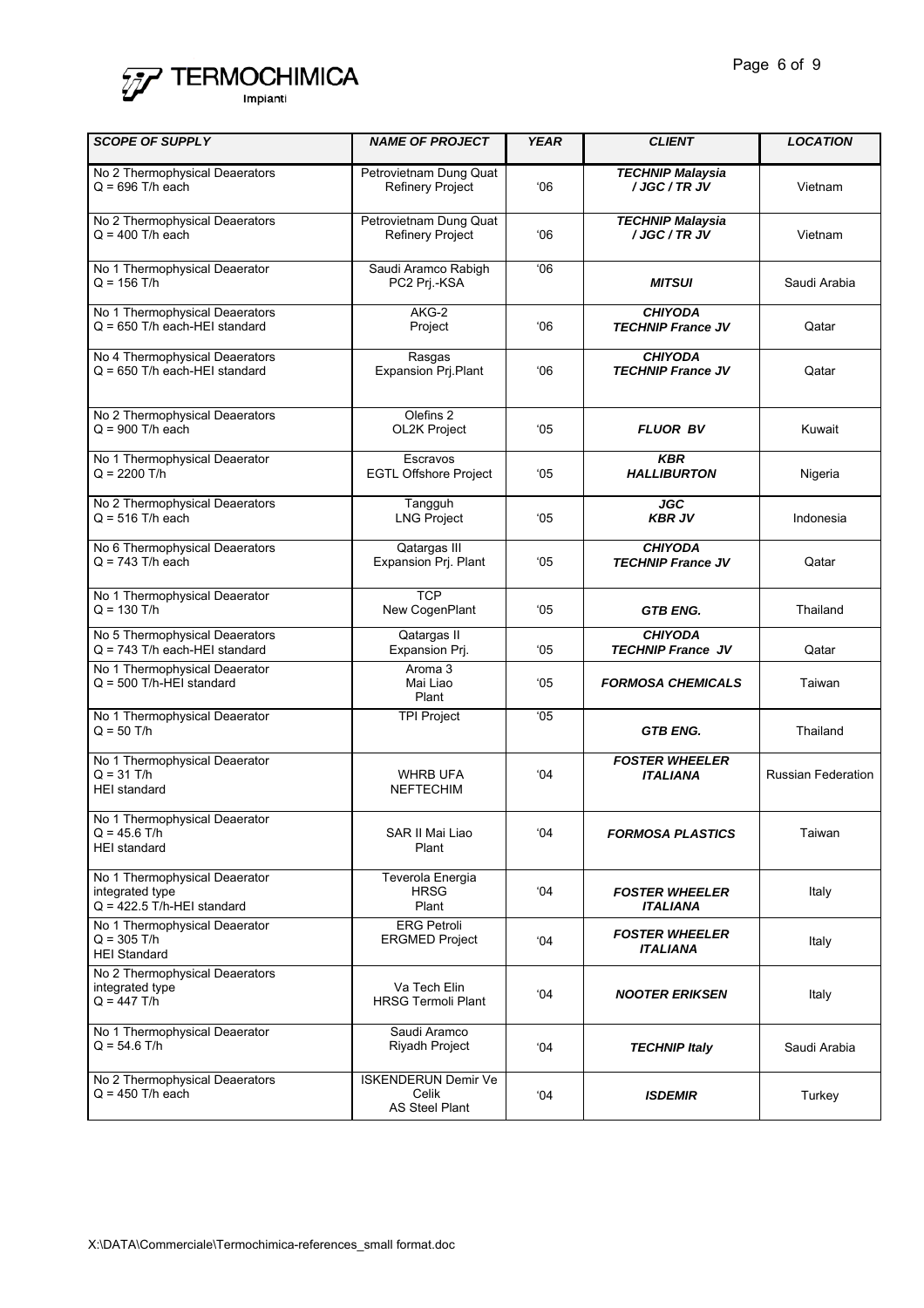

| <b>SCOPE OF SUPPLY</b>                                                         | <b>NAME OF PROJECT</b>                           | <b>YEAR</b>   | <b>CLIENT</b>                            | <b>LOCATION</b>     |
|--------------------------------------------------------------------------------|--------------------------------------------------|---------------|------------------------------------------|---------------------|
| No 1 Thermophysical Deaerator<br>$Q = 530$ T/h                                 | Second Generation<br>Project<br>Tengizchevroil   | 04'           | <b>PFD/FAI</b>                           | Kazakhstan          |
| No 1 Thermophysical Deaerator<br>$Q = 186$ T/h                                 | Sannazzaro<br>de Burgondi<br>Refinery            | $^{\circ}03$  | <b>SNAMPROGETTI SUD</b>                  | Italy               |
| No 1 Thermophysical Deaerator<br>$Q = 105$ T/h                                 | Mantova<br>Refinery                              | 03            | <b>IES</b>                               | Italy               |
| No 1 Thermophysical Deaerator<br>$Q = 97$ T/h                                  | Mantova<br>Refinery                              | $^{\circ}$ 03 | <b>IES</b>                               | Italy               |
| No 1 Thermophysical Deaerator<br>$Q = 30$ T/h<br><b>HEI Standard</b>           | Corinth Refinery<br>Motor Oil Hellas             | $^{\circ}03$  | <b>TECHNIP Italy</b>                     | Greece              |
| No 1 Thermophysical Deaerator<br>$Q = 270$ T/h<br><b>HEI Standard</b>          | <b>Corinth Refinery</b><br>Motor Oil Hellas      | $^{\circ}03$  | <b>TECHNIP Italy</b>                     | Greece              |
| No 1 Thermophysical Deaerator<br>$Q = 160$ T/h                                 | EG Jam<br>Plant                                  | $^{\circ}03$  | <b>TECNIMONT</b>                         | Iran                |
| No 1 Thermophysical Deaerator<br>$Q = 53$ T/h                                  | Naftan Refinery<br>HydrogenUnit                  | $^{\circ}03$  | <b>KOCH GLITSCH AS</b>                   | Republic of Belarus |
| No 1 Thermophysical Deaerator<br>integrated type<br>$Q = 400$ T/h              | Va Tech Elin<br>Coolkeeragh<br><b>CCGT Plant</b> | 03            | <b>STANDARD FASEL</b><br><b>LENTJES</b>  | Ireland             |
| No 1 Thermophysical Deaerator<br>integrated type<br>$Q = 400$ T/h-HEI standard | Voghera Energia<br><b>HRSG</b><br>Plant          | 03            | <b>FOSTER WHEELER</b><br><b>ITALIANA</b> | Italy               |
| No 1 Thermophysical Deaerator<br>$Q = 37$ T/h<br><b>HEI</b> standard           | Mailao<br><b>Chemical Plant</b>                  | 03            | <b>FORMOSA CHEMICALS</b>                 | Taiwan              |
| No 1 Thermophysical Deaerator<br>$Q = 383$ T/h                                 | Fibe - Acerra<br>Plant                           | 03            | <b>FISIA ITALIMPIANTI</b>                | Italy               |
| No 1 Thermophysical Deaerator<br>$Q = 360$ T/h                                 | Rio Polimeros Project                            | $^{\circ}02$  | <b>ABB LUMMUS</b>                        | Brazil              |
| No 2 Thermophysical Deaerators<br>$Q = 287$ T/h each                           | Saudi Aramco<br><b>Qatif Project</b>             | 02'           | <i><b>SNAMPROGETTI</b></i>               | Saudi Arabia        |
| No 1 Thermophysical Deaerator<br>& Steam Drum<br>$Q = 17.4$ T/hHEI standard    | Lukoil NHK<br><b>Bourgas Project</b>             | 02'           | <b>FOSTER WHEELER</b><br><b>ITALIANA</b> | <b>Bulgaria</b>     |
| No 1 Thermophysical Deaerator<br>$Q = 90$ T/h                                  | Agip Gas BV<br>Wafa Plant                        | 02'           | TECNIMONT                                | Libya               |
| No 1 Thermophysical Deaerator<br>$Q = 130$ T/h                                 | Seabo<br>Granarolo<br>(Bologna) Plant            | $^{\circ}02$  | AERIMPIANTI                              | Italy               |
| No 1 Thermophysical Deaerator<br>$Q = 67.5$ T/h                                | Colleferro 2<br><b>PowerGeneration Plant</b>     | 02'           | <b>NUOVO PIGNONE</b>                     | Italy               |
| No 1 Thermophysical Deaerator<br>$Q = 160$ T/h                                 | Marun Plant                                      | $^{\circ}02$  | TECNIMONT                                | Iran                |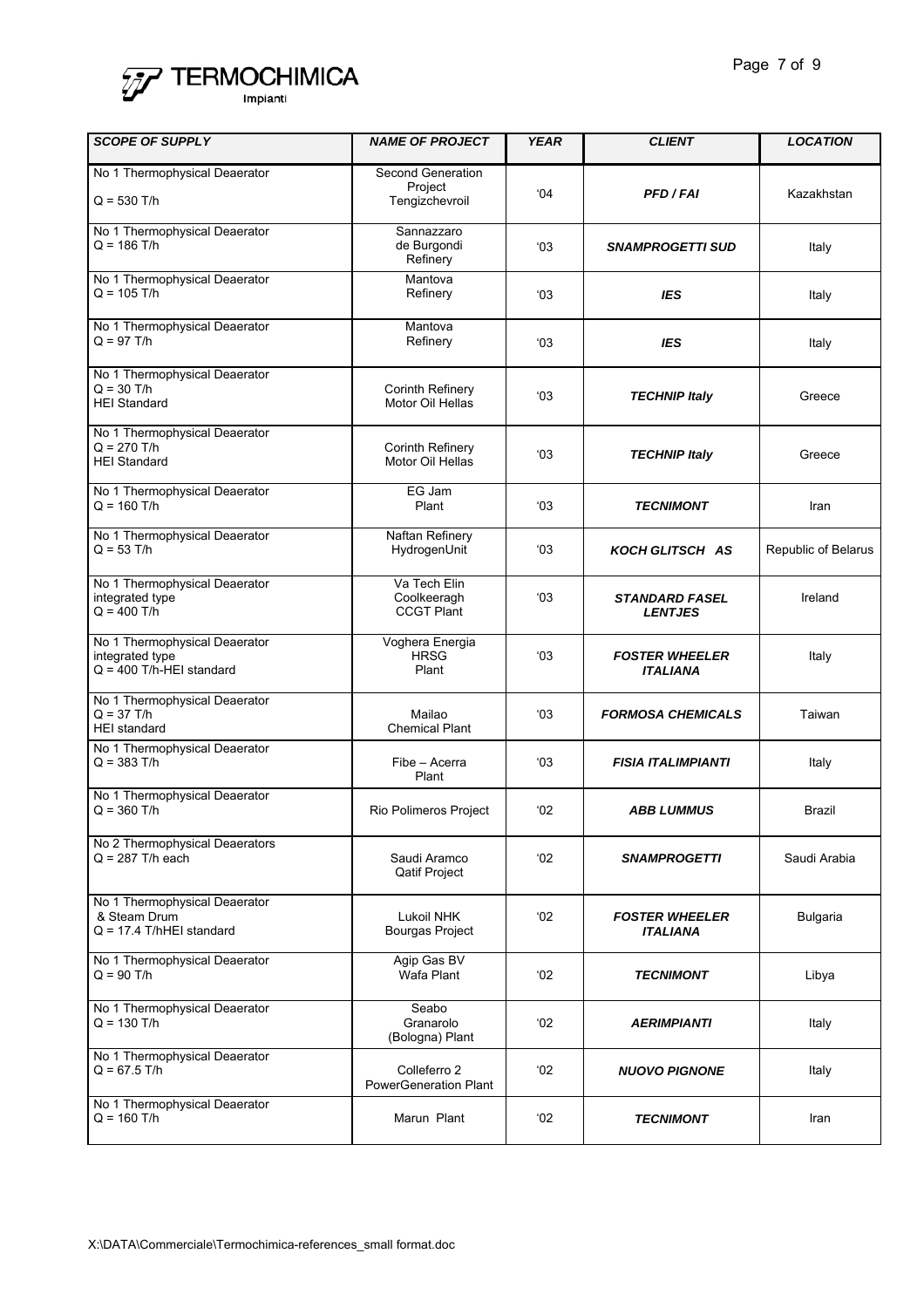

| <b>SCOPE OF SUPPLY</b>                                                     | <b>NAME OF PROJECT</b>                                | <b>YEAR</b>   | <b>CLIENT</b>                            | <b>LOCATION</b> |
|----------------------------------------------------------------------------|-------------------------------------------------------|---------------|------------------------------------------|-----------------|
| No 1 Thermophysical HRSG Deaerator<br>$Q = 900$ T/h<br><b>HEI</b> standard | Barka Project                                         | $^{\circ}02$  | <b>ENELPOWER</b>                         | Oman            |
| No 1 Thermophysical Deaerator<br>$Q = 24$ T/h<br><b>HEI</b> standard       | Barka Project                                         | $^{\circ}02$  | <b>ENELPOWER</b>                         | Oman            |
| No 2 Thermophysical Deaerators<br>$Q = 50$ T/h                             | Airasca / Termoli Plants                              | $^{\circ}$ 01 | <b>CCT</b>                               | Italy           |
| No 1 Thermophysical Deaerator<br>$Q = 30$ T/h                              | Casic - Cagliari Plant                                | $^{\circ}$ 01 | <b>NUOVO PIGNONE</b>                     | Italy           |
| No 1 Thermophysical Deaerator<br>$Q = 50$ T/h                              | Filago - Eco 4 Plant                                  | $^{\circ}$ 01 | <b>SNAMPROGETTI</b>                      | Italy           |
| No 1 Thermophysical Deaerator<br>$Q = 255$ T/h                             | Fanavaran - Plant                                     | $^{\circ}$ 01 | <b>SNAMPROGETTI</b>                      | Iran            |
| No 1 Thermophysical Deaerator<br>$Q = 24$ T/h                              | Pisa Incinerator Plant                                | $^{\circ}$ 01 | <b>ALSTOM POWER</b>                      | Italy           |
| No 3 Thermophysical Deaerators<br>$Q = 67.5$ T/h each                      | S. Vittore, Terni &<br><b>Colleferro Power Plants</b> | $00^{\circ}$  | <b>NUOVO PIGNONE</b>                     | Italy           |
| No 1 Thermophysical Deaerator<br>$Q = 30$ T/h                              | Termoli - Power Plant                                 | 00'           | <b>FOSTER WHEELER</b>                    | Italy           |
| No 1 Thermophysical Deaerator<br>$Q = 10$ T/h                              | Amoc - Power Plant                                    | 00'           | <b>FOSTER WHEELER</b>                    | Egypt           |
| No 1 Thermophysical Deaerator<br>$Q = 132$ T/h                             | Amoc - Power Plant                                    | <b>00</b>     | <b>FOSTER WHEELER</b><br><b>FRANCE</b>   | Egypt           |
| No 1 Thermophysical Deaerator<br>$Q = 155$ T/h                             | Amsa Incinerator Plant                                | 99            | <b>ABB-ALSTOM</b>                        | Italy           |
| No 1 Thermophysical Deaerator<br>$Q = 65$ T/h                              | Shoaiba Power Plant                                   | 99            | ABB<br><b>SADELMI</b>                    | Saudi Arabia    |
| No 1 Thermophysical Deaerator<br>$Q = 30$ T/h                              | Vado Ligure<br>Power Plant                            | '98           | <b>FOSTER WHEELER</b>                    | Italy           |
| No 1 Thermophysical Deaerator<br>$Q = 300$ T/h                             | Safco- Al Jubail Refinery                             | 98            | <b>TECNIMONT</b>                         | Saudi Arabia    |
| No 1 Thermophysical Deaerator<br>$Q = 170$ T/h                             | Safco- Al Jubail Refinery                             | '98           | <b>TECNIMONT</b>                         | Saudi Arabia    |
| No 1 Thermophysical Deaerator<br>$Q = 120$ T/h                             | Yanbu Refinery                                        | '97           | <b>TECNIMONT</b>                         | Saudi Arabia    |
| No 10 Deaerating Towers<br>integrated type<br>$Q = 61$ T/h each            | Serene Project                                        | '97           | <b>FOSTER WHEELER</b><br><b>FIATAVIO</b> | Italy           |
| No 1 Thermophysical Deaerator<br>$Q = 80$ T/h                              | <b>Varsaw Power Plant</b>                             | '97           | <b>TECNIMONT</b>                         | Poland          |
| No 1 Thermophysical Deaerator<br>$Q = 30$ T/h                              | Fino Mornasco<br><b>Chemical Plant</b>                | '97           | <b>HENKEL</b>                            | Italy           |